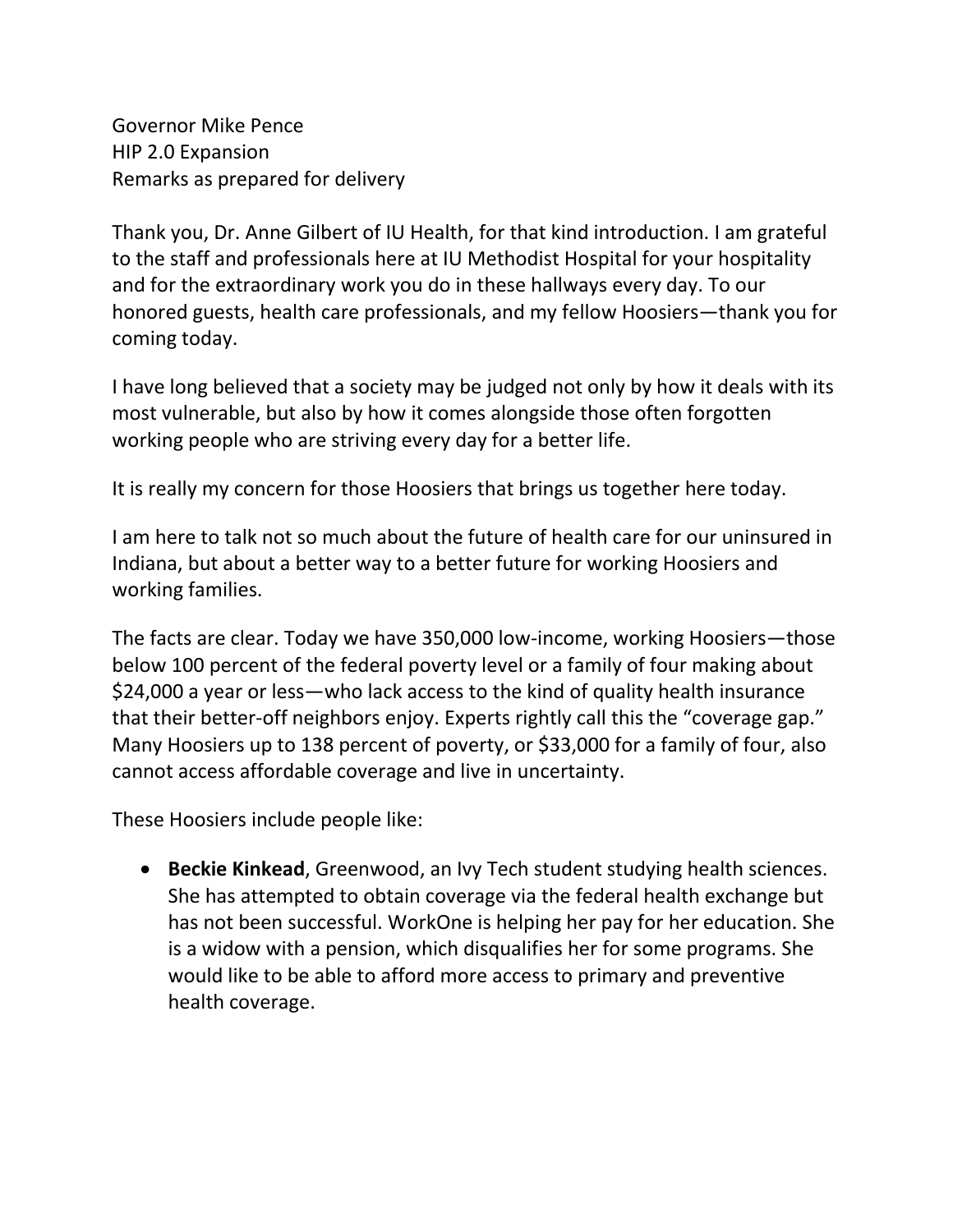- **Suzanne Kyle**, Carmel, who recently went back to school to earn her Masters in Business Administration, but has still found it difficult to find a job matching her degree and skills. She is currently without health coverage or unemployment benefits. In the past she has had coverage through her employers, including consumer-driven health products.
- **Mark Gibson**, Greenwood, is a current Healthy Indiana Plan (HIP) member and has been on the program for three to four years. He has had two recent heart surgeries covered by HIP and says he is "lucky" to have access to the program. He is a self-employed contractor who couldn't afford insurance otherwise.
- **Beth Murphy**, Indianapolis, is unable to participate in the current Healthy Indiana Plan because of her income, but she is a likely candidate for coverage under the proposed HIP 2.0. She works part time in the home health care industry, but this employment is based on need. She has had health insurance in the past but is unable to obtain a policy through her current job.

With these Hoosiers and thousands of others like them in mind, today I am pleased to announce that the State of Indiana will seek flexibility from the federal government to close the coverage gap by expanding our own homegrown health care solution: the Healthy Indiana Plan.

I have been talking about using the Healthy Indiana Plan as the basis of an expansion of health care coverage in Indiana since before I even took office in January of last year. Today, I am pleased to share with you the details of my Administration's proposed waiver to expand the Healthy Indiana Plan to offer consumer-driven, private market-based health care coverage to low-income Hoosiers.

We will submit our waiver to the Centers for Medicare and Medicaid Services at the end of June, following two required comment periods. We'll be sharing details about how to comment, and I encourage everyone to look the plan over and offer us your thoughts.

Now, some of our neighbors and neighboring states have chosen to address the issue of the coverage gap by expanding traditional Medicaid. But from the beginning of my tenure as Governor, we have been saying "no" to the Affordable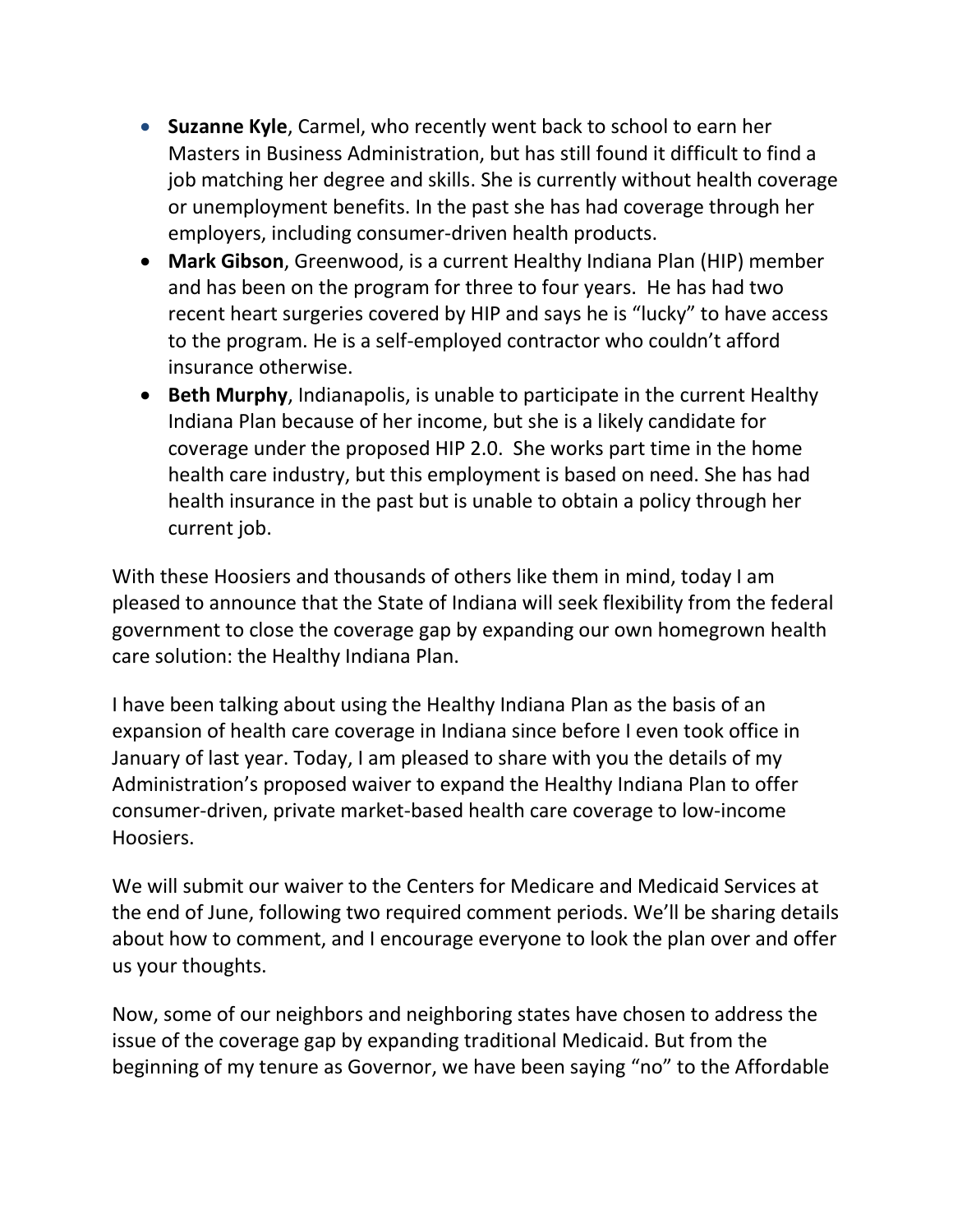Care Act in Indiana. We refused to set up a state-based exchange, and we have made it clear that we will not expand traditional Medicaid.

Medicaid is not a program we need to expand. It is a program we need to change. Nobly created 50 years ago to help the poor and those with disabilities access quality health care, Medicaid has morphed into a bureaucratic and fiscal monstrosity that does less to help low-income people than its advocates claim.

As a highly anticipated study in Oregon showed last year, Medicaid increased emergency room use and produced health outcomes that were no better than being uninsured. Other studies have also shown that health outcomes are no better, and sometimes worse, for people covered by Medicaid compared to those with no coverage at all.

Fortunately, Hoosiers have found a better way.

In Indiana, we have learned that the way to change Medicaid is to base the program on what we know improves health and lowers costs, namely consumerdriven health care.

Six years ago Indiana was the first state to successfully create a consumer-driven health plan to expand quality health insurance coverage to this population on a pilot basis. The Healthy Indiana Plan, or HIP, provides health savings accounts to nearly 40,000 people in Indiana and empowers them to take ownership of their health decisions.

The Healthy Indiana Plan integrated the principles of consumer behavior with Medicaid, encouraging enrollees to take charge of their health care and empowering them to act as consumers in the health care market. And here in 'the state that works'…it works!

HIP has lowered inappropriate emergency room use by 7 percent compared to traditional Medicaid, and 60 percent of HIP enrollees use preventive care, which is similar to the rates we see in the general commercial marketplace. HIP enrollees choose generic drugs at a much higher rate than people covered by other private insurance plans. Consumer-driven health plans have been shown to decrease health care spending by 25 percent, and Indiana's public employees have saved Hoosier taxpayers \$23 million annually thanks to the adoption of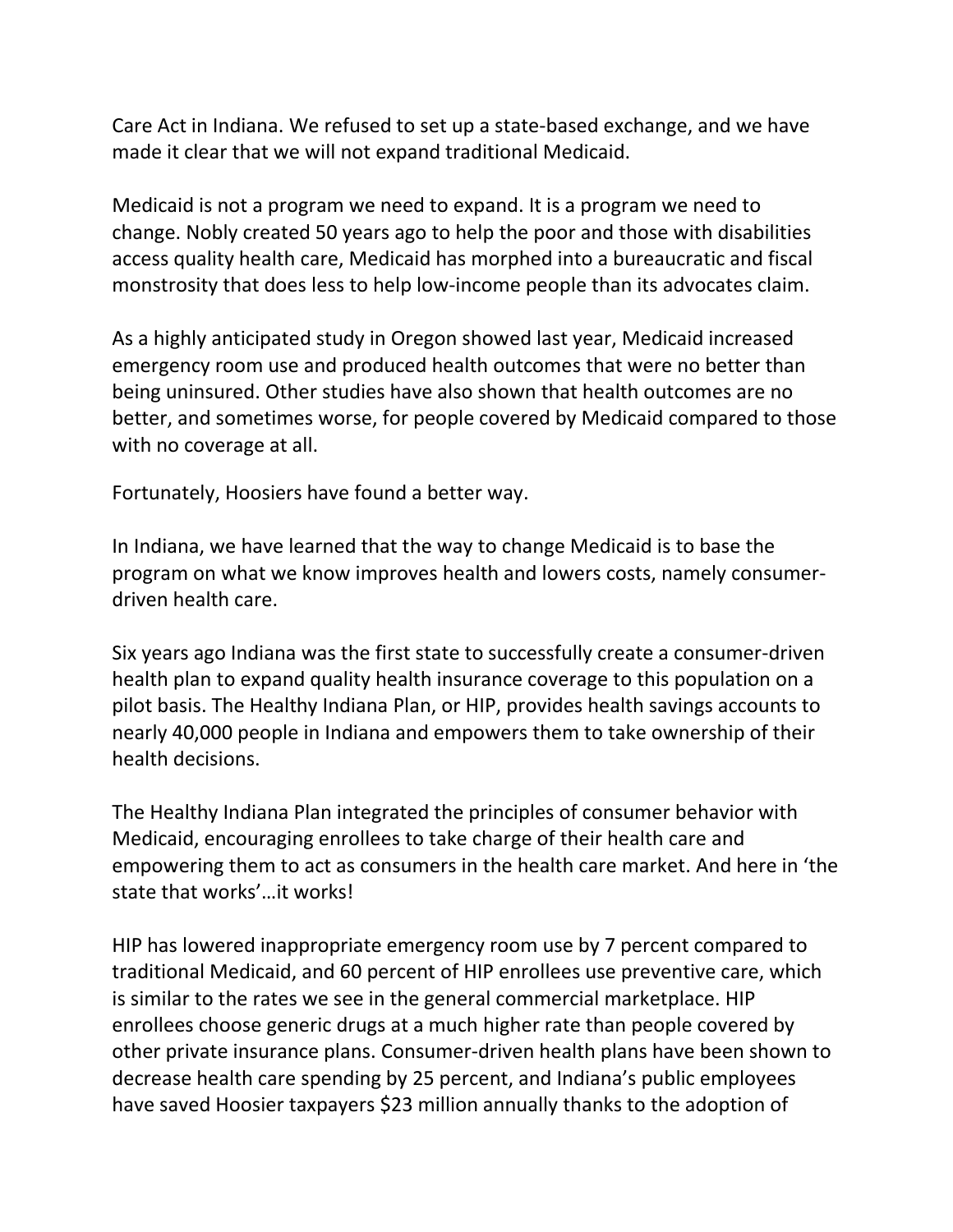consumer-driven plans. We are beginning to see this downward trend in health care costs with HIP as well.

HIP enrollees also have a proven track record of managing their own health care decisions. Ninety-three percent of HIP enrollees make contributions to their savings accounts on time, and a third of them say they regularly ask their health care providers about the cost of services. Ninety-eight percent say they would enroll in HIP again if they were given the choice.

Because of this success, my Administration has submitted a waiver to the Centers for Medicare and Medicaid Services (CMS) to replace traditional Medicaid in Indiana for all non-disabled adults ages 19-64 with an expanded version of the Healthy Indiana Plan for those up to 138 percent of the federal poverty level, which for an individual is roughly \$16,000 a year in income and for a family of four is about \$33,000.

HIP 2.0 would offer three options: a premium assistance plan that helps lowincome working Hoosiers access employer coverage and two HSA plans with varying degrees of coverage.

Our plan's three-legged stool—HIP Link, HIP Plus and HIP Basic—would utilize private insurance options and consumer behavior to increase access to quality health care and to manage costs and health outcomes in the long run.

Our proposed HIP 2.0 would offer HIP Link, which is a premium assistance program for people who have access to insurance through their employers, but who may not be able to afford it. This is a first in the nation. Those who qualify for HIP Link would receive a defined-contribution from the State into their POWER account that they can use for premiums, co-payments or deductibles.

HIP Plus is available to all qualified HIP members. It requires POWER account contributions, which range from \$3-\$25 a month, based on income. The HIP Plus plan offers enhanced coverage including vision and dental services for adults and a comprehensive prescription drug program. It also covers maternity services with no cost sharing for the duration of the pregnancy.

HIP Basic is a default plan for Hoosiers below 100 percent of the federal poverty level who fail to make their required POWER account contributions. Members of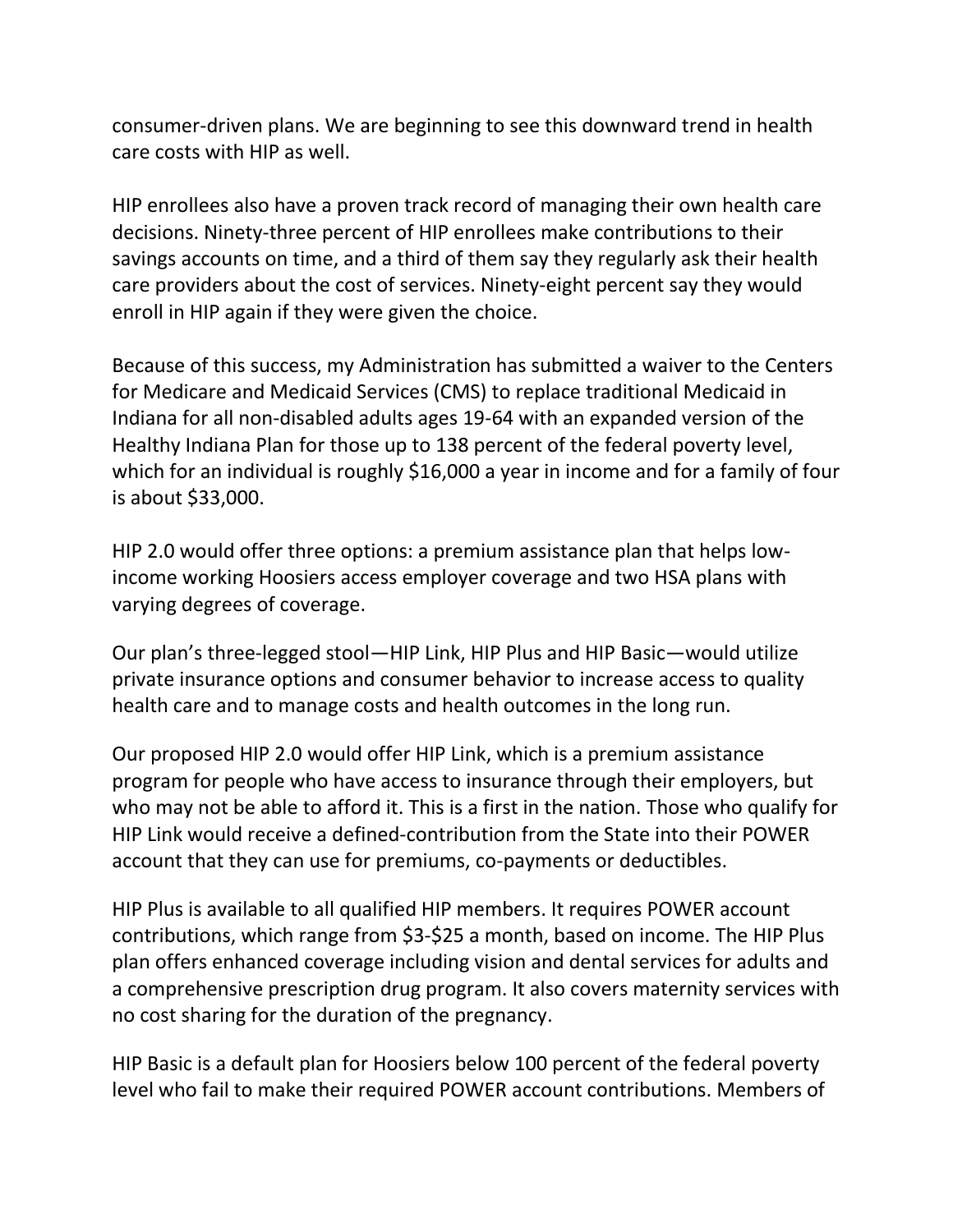this plan must make co-pays and will receive fewer benefits until they begin to contribute to their accounts again.

Again, the premium assistance program helps people who are employed but cannot afford their employer's health plan or do not have access to a plan. They, too, could receive an HSA to use for premiums, co-payments or deductibles, or they could elect to have HIP pay a portion of the premium under their employer plan. Those who choose the premium assistance option would be responsible for making monthly HSA contributions on a sliding income scale.

Contributions also are required for all HIP members who choose one of the HSA plans. Those above 100 percent of federal poverty level risk losing their coverage if they do not make contributions, and those below 100 percent of federal poverty level, should they stop making contributions, must make co-pays and receive fewer benefits until they begin to contribute to their accounts again. The contribution amounts are reasonable and fair by income level. As we have seen in our pilot program, low-income residents of our state take pride in managing their accounts and make contributions consistently.

The enhanced HSA plan, HIP Plus, provides incentives to save and use preventive care, and it offers a more generous set of benefits. The second HSA plan, HIP Basic, serves as a default for those under 100 percent of poverty who fail to make their payments under HIP Plus. It contains incentives for them to re-enter the Plus program. Both plans penalize inappropriate emergency room use and encourage preventive care instead.

You can read all about HIP 2.0 at our website: [www.HIP.in.gov](http://www.hip.in.gov/).

The plan also includes a Gateway to Work referral program that will connect those who qualify for HIP coverage with job training and job search programs offered by the State of Indiana so that they can move up and out of the program. HIP is not intended to be an entitlement. It is a safety net program that aligns incentives with human aspirations. The plan also includes high co-pays for inappropriate ER usage to encourage enrollees to use primary care rather than ER care to manage non-emergent health needs.

And HIP 2.0 will be fully funded at no additional cost to Hoosier taxpayers. HIP 2.0 will be funded by a combination of federal funds and an agreement with Indiana's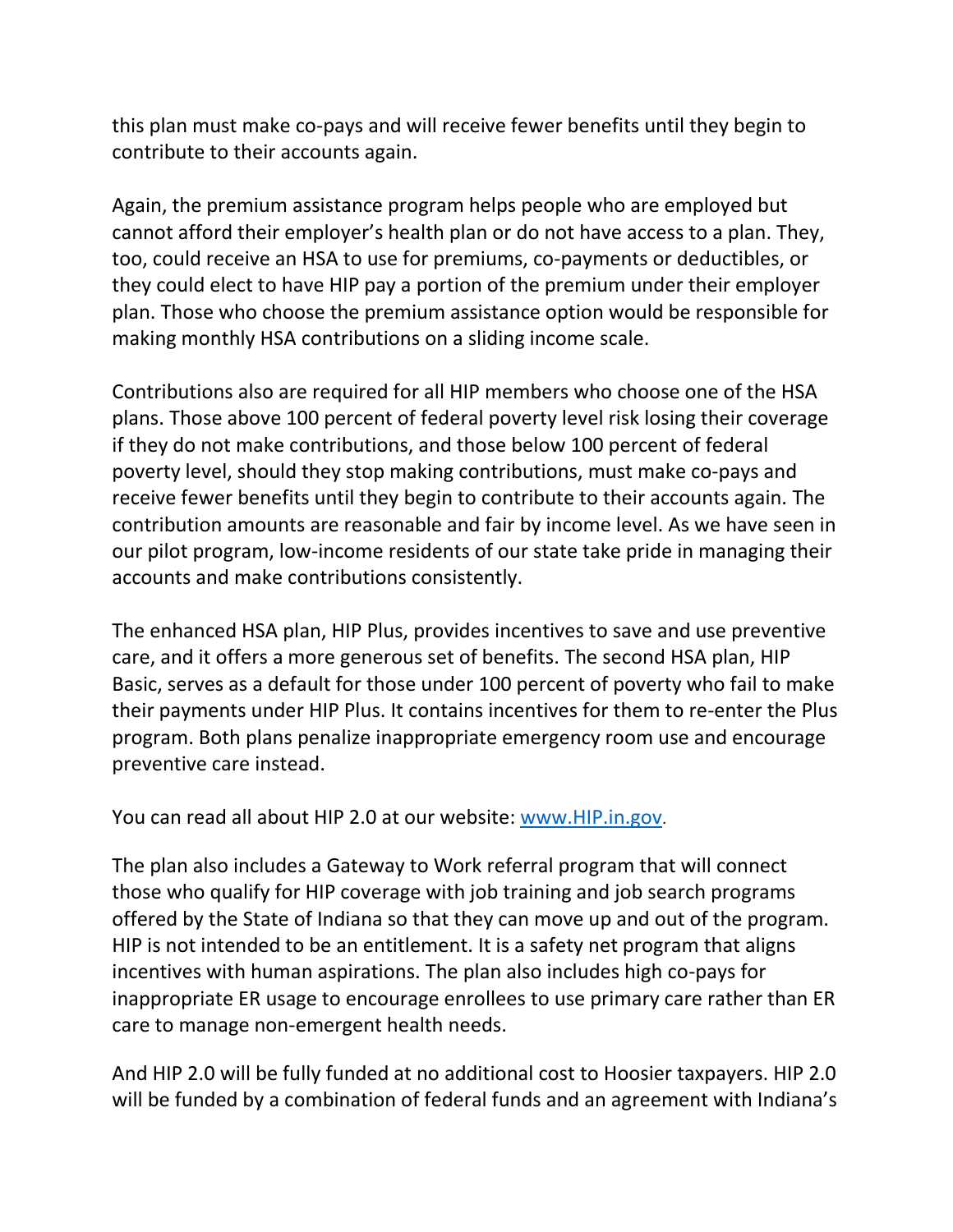hospitals, who have partnered with us to improve access to health care coverage in Indiana. This means no new State spending will be required and no tax increases will be needed.

HIP 2.0 maintains emphasis on the principles of personal responsibility and represents our continuing efforts in Indiana to find innovative, fiscally responsible ways to get people the care they need. Reforming traditional Medicaid through this kind of market-based, consumer-driven approach is essential to creating better health outcomes and curbing the dramatic growth in Medicaid spending.

I believe there are only two futures for health care in this country– governmentdirected health care or consumer-driven health care. Years ago, when the Healthy Indiana Plan was first adopted, Indiana chose the better portion by embracing consumer-driven health care, giving eligible Hoosiers the power to make their own health care decisions. Today we seek to build on that choice by expanding the Healthy Indiana Plan for even more working Hoosiers.

HIP 2.0 takes consumer-driven Medicaid reform to the next level by replacing traditional Medicaid in Indiana for all non-disabled adults and offering instead a health care culture in our state built on healthy, cost-conscious decision making.

I have long advocated for the repeal of the Affordable Care Act. I believe that as strongly now as I ever have. I also have long argued for reforming Medicaid into a block grant so that states have the flexibility to design better programs. Any sensible repeal of the Affordable Care Act should be replaced with market-based reforms and a flexible Medicaid block grant program.

Nearly 35 years ago, Ronald Reagan said, "We have long since committed ourselves, as a people, to help those among us who cannot take care of themselves. But the federal government has proven to be the costliest and most inefficient provider of such help we could possibly have."

In the debate over health care reform, states need to lead the way – states like Indiana.

As the debates in Washington about the Affordable Care Act and Medicaid expansion continue, we are reforming Medicaid here in Indiana, and hundreds of thousands of Hoosiers will have better access to quality health care as they aspire to a better life.